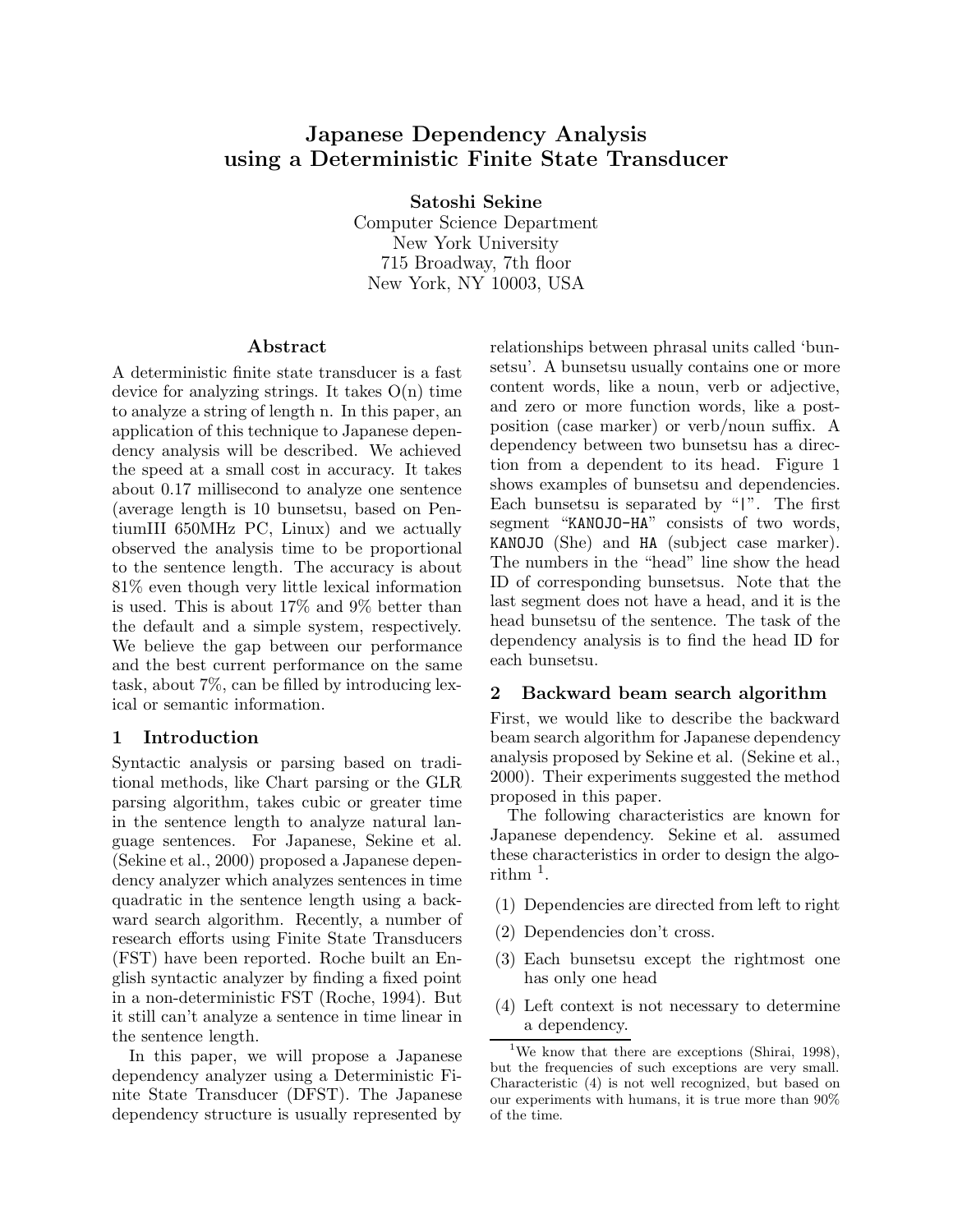

Figure 1: Example of a Japanese sentence, bunsetsus and dependencies

Sekine et al. proposed a backward beam search algorithm (analyze a sentence from the tail to the head, or right to left). Backward search has two merits. Let's assume we have analyzed up to the  $M+1$ -st bunsetsu in a sentence of length  $N (0 < M < N)$ . Now we are deciding on the head of the M-th bunsetsu. The first merit is that the head of the dependency of the  $M$ -th bunsetsu is one of the bunsetsus between  $M + 1$ and N, which are already analyzed. Because of this, we don't have to keep a huge number of possible analyses, i.e. we can avoid something like active edges in a chart parser, or making parallel stacks in GLR parsing, as we can make a decision at this time. Also, we can use the beam search mechanism, by keeping a certain number of candidates of analyses at each bunsetsu. The width of the beam search can be easily tuned and the memory size of the process is proportional to the product of the input sentence length and the beam search width. The other merit is that the possible heads of the dependency can be narrowed down because of the assumption of non-crossing dependencies. For example, if the  $K$ -th bunsetsu depends on the L-th bunsetsu  $(M < K < L)$ , then the Mth bunsetsu can't depend on any bunsetsus between  $K$  and  $L$ . According to our experiment, this reduced the number of heads to consider to less than 50%.

Uchimoto et al. implemented a Japanese dependency analyzer based on this algorithm in combination with the Maximum Entropy learning method (Uchimoto et al., 2000). The analyzer demonstrated a high accuracy. Table 1 shows the relationship between the beam width and the accuracy of the system. From the table, we can see that the accuracy is not sensitive to the beam width, and even when the width is

| Beam width | Dependency | Sentence |
|------------|------------|----------|
|            | Accuracy   | Accuracy |
|            | 87.14      | 40.60    |
| 2          | 87.16      | 40.76    |
| 5          | 87.15      | 40.60    |
| 10         | 87.20      | 40.60    |
| 20         | 86.21      | 40.60    |

Table 1: Beam width and accuracy

1, which means that at each stage, the dependency is deterministically decided, the accuracy is almost the same as the best accuracy. This means that the left context of a dependency is not necessary to decide the dependency, which is closely related to characteristic (4). This result gives a strong motivation for starting the research reported in this paper.

## **3 Idea**

Unfortunately, the fact that the beam width can be 1 by itself can not lead to the analysis in time proportional to the input length. Theoretically, it takes time quadratic in the length and this is observed experimentally as well (see Figure 3 in (Sekine et al., 2000)). This is due to the process of finding the head among the candidate bunsetsus on its right. The time to find the head is proportional to the number of candidates, which is roughly proportional to the number of bunsetsus on its right. The key idea of getting linear speed is to make this time a constant.

Table 2 shows the number of candidate bunsetsus and the relative location of the head among the candidates (the number of candidate bunsetsus from the bunsetsu being analyzed). The data is derived from 1st to 8th of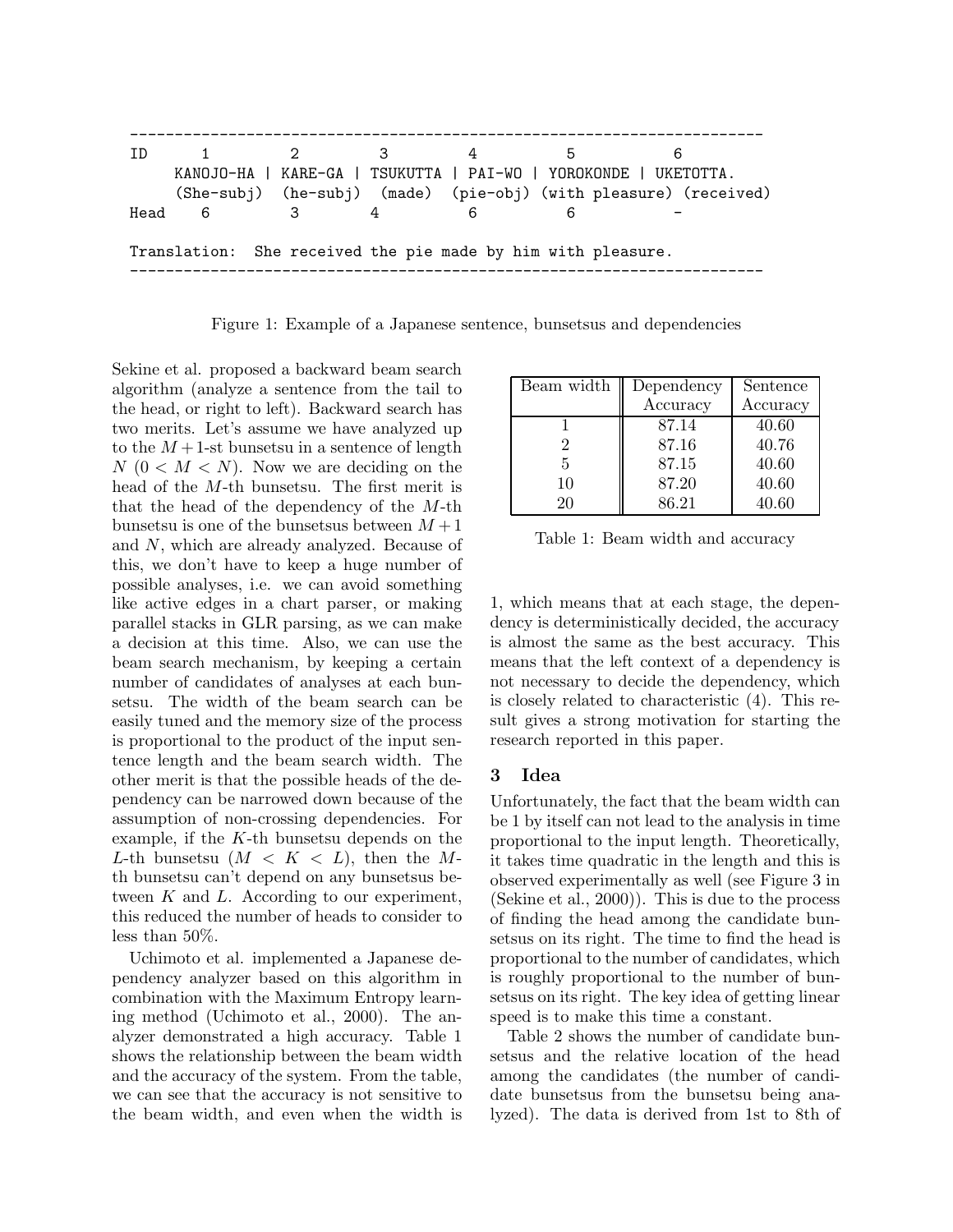| Num.of         |                     |                |                |                | Location of head |                |               |          |               |                |                |   |          |                |
|----------------|---------------------|----------------|----------------|----------------|------------------|----------------|---------------|----------|---------------|----------------|----------------|---|----------|----------------|
| cand.          | 1                   | $\overline{2}$ | 3              | 4              | 5                | 6              | 7             | 8        | 9             |                | 10 11 12 13 14 |   |          |                |
| 1              | 7918                |                |                |                |                  |                |               |          |               |                |                |   |          |                |
| $\overline{2}$ | 12824 4948          |                |                |                |                  |                |               |          |               |                |                |   |          |                |
| 3              | 10232 3292 3126     |                |                |                |                  |                |               |          |               |                |                |   |          |                |
| $\overline{4}$ | 6774 2244 1439 1968 |                |                |                |                  |                |               |          |               |                |                |   |          |                |
| 5              | 3692                | 1294 888       |                | 660            | 1114             |                |               |          |               |                |                |   |          |                |
| 6              | 1843                | 614            | 398            | 331            | 291 551          |                |               |          |               |                |                |   |          |                |
| 7              | 848                 | 278            | 176            | 133            | 133              |                | 125 264       |          |               |                |                |   |          |                |
| 8              | 340                 | 110            | 83             | 47             | 38               | 57             |               | 68 121   |               |                |                |   |          |                |
| 9              | 137                 | 33             | 28             | 17             | 19               | 21             | 19            | 24 46    |               |                |                |   |          |                |
| 10             | 51                  | 11             | 10             | 7              | 3                | 10             | $\mathcal{S}$ | 6        |               | 8 22           |                |   |          |                |
| 11             | 17                  | 5              | $\mathfrak{D}$ | $\theta$       | $\mathcal{Q}$    | $\mathfrak{D}$ | 4             | 2        | $\frac{1}{4}$ | 2              | 10             |   |          |                |
| 12             | 5                   | 1              | 1              | $\overline{2}$ | 0                | $\theta$       | $\theta$      | 0        | 2             | $\mathfrak{D}$ | $\mathcal I$   | 3 |          |                |
| 13             | 3                   | $\theta$       | 1              | $\theta$       | 0                | 1              | $\theta$      | $\theta$ | 0             | 0              | $\theta$       | 0 | $\Omega$ |                |
| 14             | $\Omega$            | 1              | 1              | $\theta$       | 0                | $\theta$       | $\theta$      | 0        | 0             | 0              | $\theta$       | 0 | $\theta$ | $\overline{2}$ |

Table 2: Number of candidate and location of head

January part of the Kyoto corpus, which is a hand created corpus tagged with POS, bunsetsu and dependency relationships (Kurohashi, Nagao, 1997). It is the same portion used as the training data of the system described later. The number of candidates is shown vertically and the location of the head is shown horizontally. For example, 2244 in the fourth row and the second column means that there are 2244 bunsetsu which have 4 head candidates and the 2nd from the left is the head of the bunsetsu.

We can observe that the data is very biased. The head location is very limited. 98.7% of instances are covered by the first 4 candidates and the last candidate combined. In the table, the data which are not covered by the criteria are shown in italics. From this observation, we come to the key idea. We restrict the head candidate locations to consider, and we remember all patterns of categories at the limited locations. For each remembered pattern, we also remember where the head (answer) is. This strategy will give us a constant time selection of the head. For example, assume, at a certain bunsetsu in the training data, there are five candidates. Then we will remember the categories of the current bunsetsu, say "A", and five candidates, "B C D E F", as well as the head location, for example "2nd". At the analysis phase, if we encounter the same situation, i.e. the same category bunsetsu "A" to be analyzed, and the same categories of five candidates in the same order "B C D E F", then we can just return the remembered head location, "2nd". This process can be done in constant time and eventually, the analysis of a sentence can be done in time proportional to the sentence length.

For the implementation, we used a DFST in which each state represents the pattern of the candidates, the input of an edge is the category of the bunsetsu being analyzed and the output of an edge is the location of head.

## **4 Implementation**

We still have several problems which have to be solved in order to implement the idea. Assuming the number of candidates to be 5, the problems are to

- (1) define the categories of head bunsetsu candidates,
- (2) limit the number of patterns (the number of states in DFST) to a manageable range, because the combination of five categories could be huge
- (3) define the categories of input bunsetsus,
- (4) deal with unseen events (sparseness problem).

In this section, we present how we implemented the system, which at the same time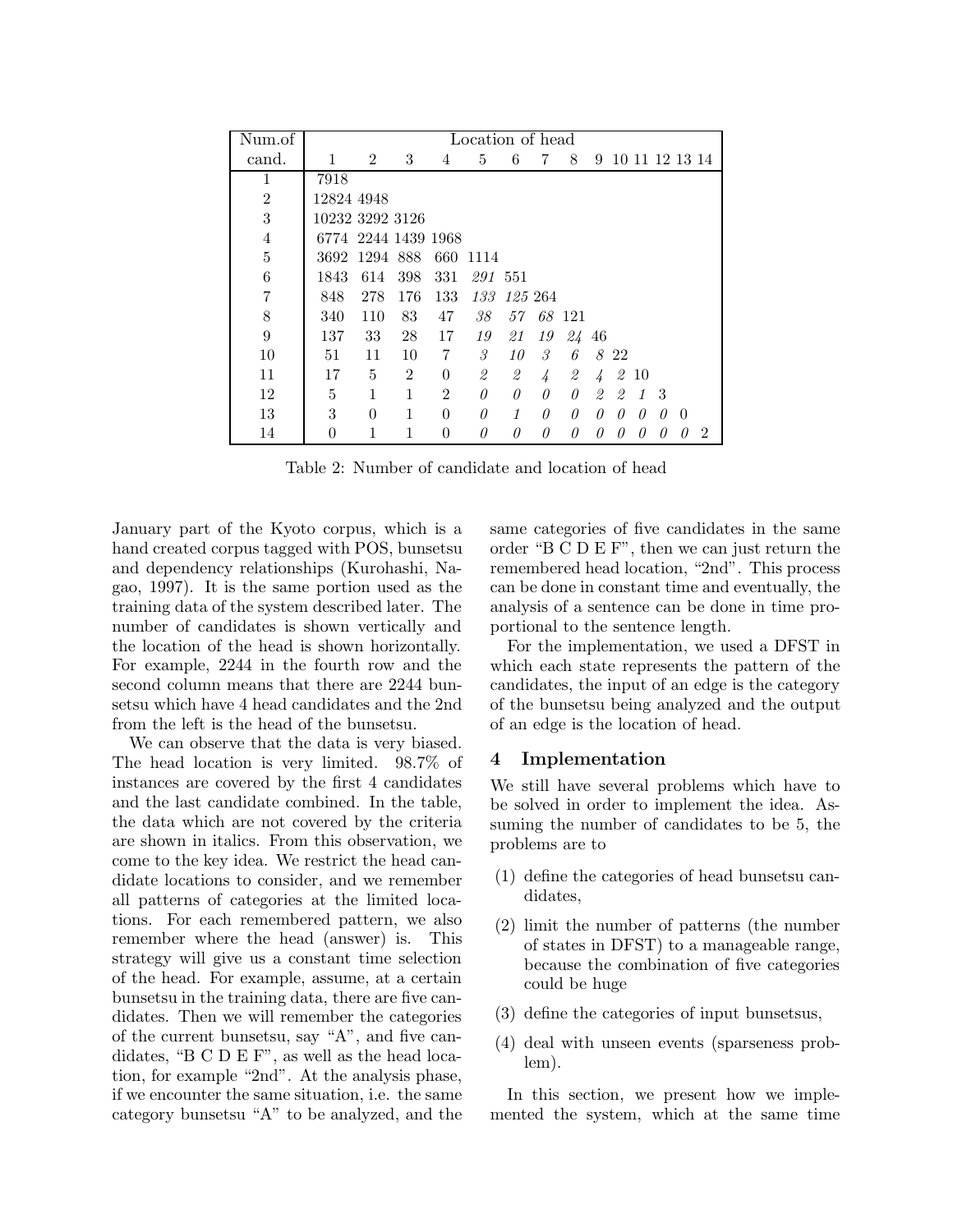shows the solution to the problems. At the end, we implemented the system in a very small size; 1200 lines of C program, 188KB data file and less than 1MB processing size.

#### Structure of DFST

For the categories of head bunsetsu candidates, we used JUMAN's POS categories as the basis and optimized them using held-out data. JUMAN has 42 parts-of-speech (POS) including the minor level POSs, and we used the POS of the head word of a candidate bunsetsu. We also used the information of whether the bunsetsu has a comma or not. The number of categories becomes 18 after tuning it using the held-out data.

The input of an edge is the information about the bunsetsu currently being analyzed. We used the information of the tail of the bunsetsu (mostly function words), and it becomes 40 categories according to the same tuning process.

The output of an edge is the information of which candidate is the head. It is simply a number from 1 to 5. The training data contains examples which represent the same state and input, but different output. This is due to the rough definition of the categories or inherent impossibility of to disambiguating the dependency relationship from the given information only. In such cases, we pick the one which is the most frequent as the answer in that situation. We will discuss the problems caused by this strategy.

#### Data size

Based on the design described above, the number of states (or number of patterns) is  $1,889,568$   $(18^5)$  and the number of edges is 75,582,720 as each state has 40 outgoing edges. If we implement it as is, we may need several hundred megabytes of data. In order to keep it fast, all the data should be in memory, and the current memory requirement is too large to implement.

To solve the problem, two ideas are employed. First, the states are represented by the combination of the candidate categories, i.e. states can be located by the 5 candidate categories. So, once it transfers from one state to another, the new state can be identified from the previous state, input bunsetsu and the output of the edge. Using this operation, the new state does not need to be remembered for each edge and this leads to a large data reduction. Second, we introduced the default dependency relationship. In the Japanese dependency relationship, 64% of bunsetsu depend on the next bunsetsu. So if this is the output, we don't record the edge as it is the default. In other words, if there is no edge information for a particular input at a particular state, the output is the next bunsetsu (or 1). This gave unexpectedly a large benefit. For unseen events, it is reasonable to guess that the bunsetsu depends the next bunsetsu. Because of the default, we don't have to keep such information. Actually the majority (more than 99%) of states and edges are unseen events, so the default strategy helps a lot to reduce the data size.

By the combination of the two ideas, there could be a state which has absolutely no information. If this kind of state is reached in the DFST, the output for any input is the next bunsetsu and the next state can be calculated from the information you have. In fact, we have a lot of states with absolutely no information. Before implementing the supplementation, explained in the next section, the number of recorded states is only 1,006 and there are 1,554 edges (among 1,889,568 possible states and 75,582,720 possible edges). After implementing the supplementation, we still have only 10,457 states and 31,316 edges. The data sizes (file sizes) are about 15KB and 188KB, respectively.

#### Sparseness problem

The amount of training data is about 8,000 sentences. As the average number of bunsetsu in a sentence is 10, there are about 72,000 data points in the training data. This number is very much smaller than the number of possible states (1,889,568), and it seems obvious that we will have a sparseness problem<sup>2</sup>.

In order to supplement the unseen events, we use the system developed by Uchimoto et.al (Uchimoto et al., 2000). A large corpus is parsed by the analyzer, and the results

<sup>&</sup>lt;sup>2</sup>However, we can make the system by using the default strategy and surprisingly the accuracy of the system is not so bad. This will be reported in the Experiment section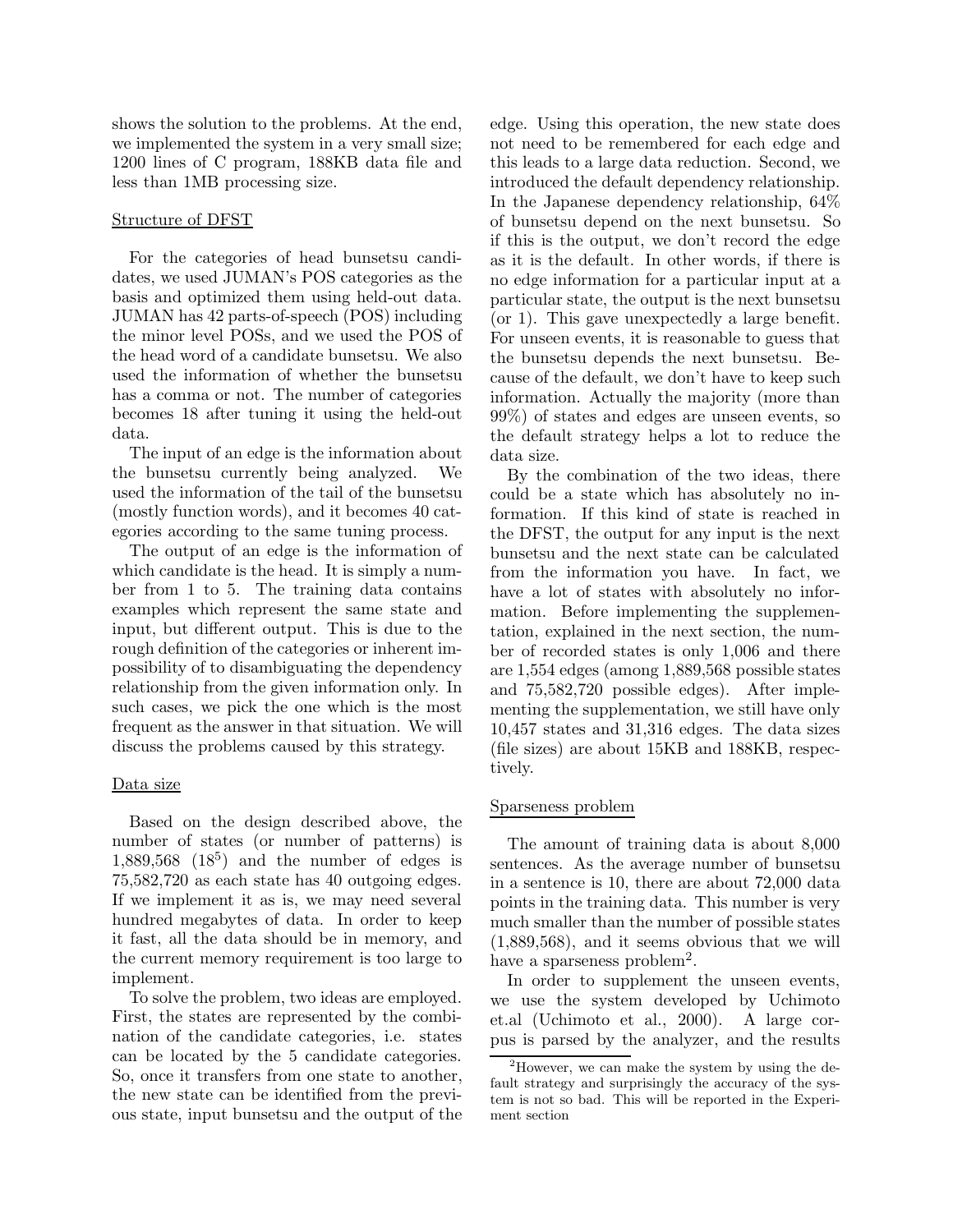are added to the training corpus. In practice, we parsed two years of newspaper articles (2,536,229 sentences of Mainichi Shinbun 94 and 95, excluding January 1-10, 95, as these are used in the Kyoto corpus).

#### **5 Experiment**

In this section, we will report the experiment. We used the Kyoto corpus (version 2). The training is done using January 1-8, 95 (7,960 sentences), the test is done using January 9, 95 (1,246 sentences) and the parameter tuning is done using January 10, 95 (1,519 sentences; held-out data). The input sentences to the system are morphologically analyzed and bunsetsu are detected correctly.

#### Dependency Accuracy

Table 3 shows the accuracy of the systems. The 'dependency accuracy' means the percentage of the bunsetsus whose head is correctly analyzed. The bunsetsus are all but the last bunsetsu of the sentence, as the last bunsetsu has no head. The 'default method' is the system in which the all bunsetsus are supposed to depend on the next bunsetsu. The 'baseline method' is a quite simple rule-based system which was created by hand and has about 30 rules. The details of the system are reported in (Uchimoto et al., 1999). The 'Uchimoto's system' is the system reported in (Uchimoto et al., 2000). They used the same training data and test data. The dependency accuracies of

| System                     | Dependency |
|----------------------------|------------|
|                            | Accuracy   |
| Our system (with supp.)    | 81.231 %   |
| Our system (without supp.) | 77.972 %   |
| Default method             | $64.14\%$  |
| Baseline method            | 72.57 %    |
| Uchimoto's system          | 87.93 %    |

Table 3: Dependency Accuracy

our systems are 81% with supplementation and 78% without supplementation. The result is about 17% and 9% better than the default and the baseline methods respectively. Compared with Uchimoto's system, we are about 7% behind. But as Uchimoto's system used about 40,000 features including lexical features, and they also introduced combined features (up to 5), it is natural that our system, which uses only 18 categories and only combinations of two categories, has less accuracy3.

# Analysis speed

The main objective of the system is speed. Table 4 shows the analysis speed on three different platforms. On the fastest machine, it analyzes a sentence in 0.17 millisecond. Table 5 shows a comparison of the analysis speed of three different systems on SPARC-I. Our system runs about 100 times faster than Uchimoto's system and KNP(Kurohashi, Nagao, 1994).

| Platform              | Analysis time     |
|-----------------------|-------------------|
|                       | (millisec./sent.) |
| PentiumIII 650MHz     | 0.17              |
| SunEnterprise, 400MHz | 0.29              |
| Ultra SPARC-I, 170MHz | 1.03              |

Table 4: Analysis Speed

| System            | Analysis time     |  |  |  |  |
|-------------------|-------------------|--|--|--|--|
|                   | (millisec./sent.) |  |  |  |  |
| Our system        | 1.03              |  |  |  |  |
| Uchimoto's system | 170               |  |  |  |  |
|                   |                   |  |  |  |  |

Table 5: Comparison of Analysis Speed

Figure 2 shows the relationship between the sentence length and the analysis time. We used the slowest machine (Ultra SPARC-I, 170MHz) in order to minimize observational errors. We can clearly observe that the analysis time is proportional to the sentence length, as was predicted by the algorithm.

The speed of the training is slightly slower than that of the analysis. The training on the smaller training data (about 8000 sentences) takes about 10 seconds on Ultra SPARC-I.

<sup>3</sup>However, our system uses context information of five bunsetsus, which is not used in Uchimoto's system.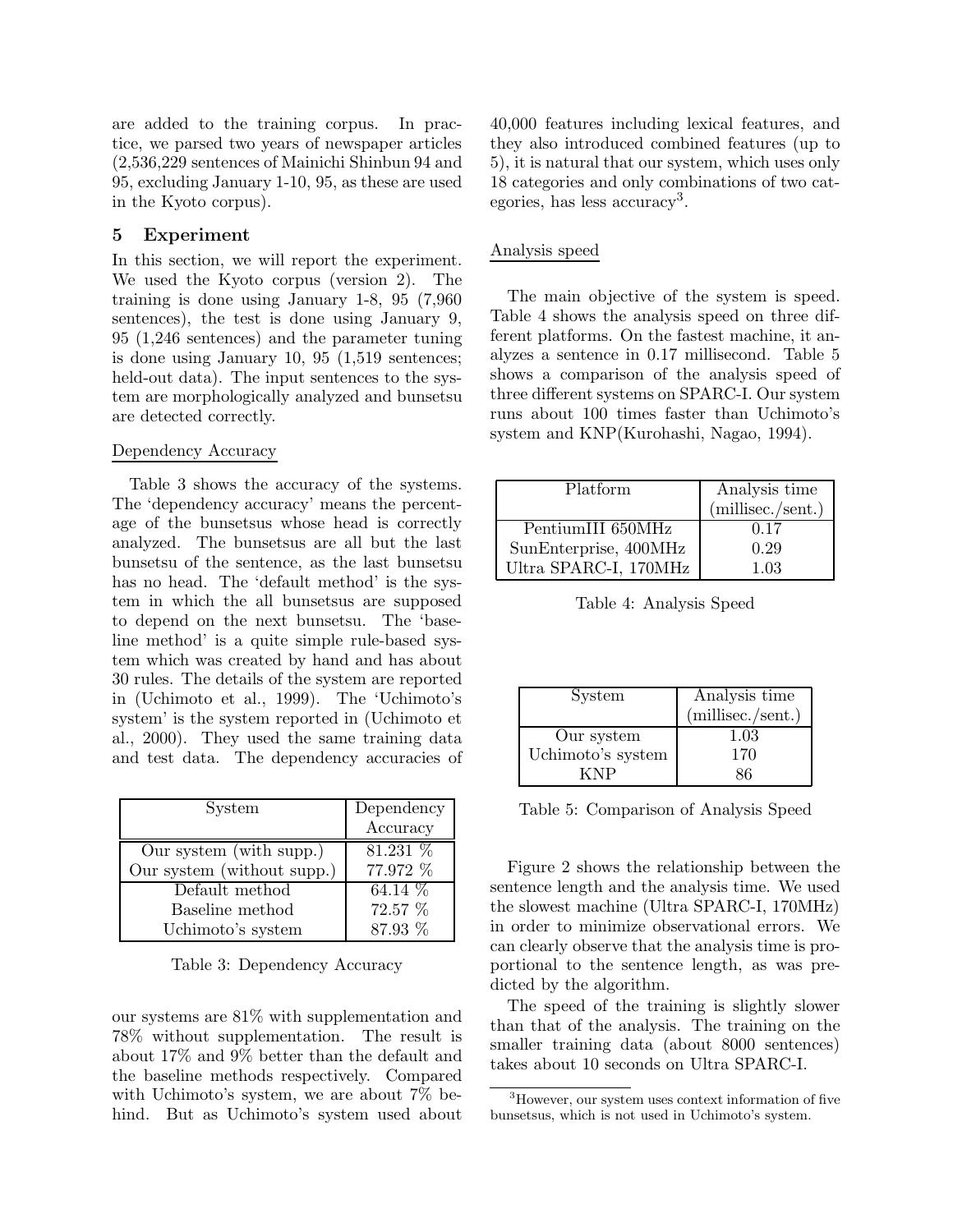

Sentence length (Num.of bunsetsu)

Figure 2: Analysis time and Sentence length

#### **6 Discussion**

#### **6.1 The restriction**

People may strongly argue that the main problem of the system is the restriction of the head location. We completely agree. We restrict the candidate to five bunsetsus, as we described earlier, and we theoretically ignored 1.3% of accuracy. Obviously, this restriction can be loosened by widening the range of the candidates. For example, 1.3% will be reduced to 0.5% if we take 6 instead of 5 candidates. Implementation of this change is easy. However, the problem lies with the sparseness. As shown in Table 2, there are fewer examples with a large number of bunsetsu candidates. For example, there are only 4 instances which have 14 candidates. It may be impossible to accumulate enough training examples of these kinds, even if we use a lot of untagged text for the supplementation. In such cases, we believe, we should have other kinds of remedies. One of them is a generalization of a large number candidates to a smaller number candidates by deleting unimportant bunsetsus. This remains for future research.

We can easily imagine that other systems may not analyze accurately the cases where the correct head is far from the bunsetsu. For example, Uchimoto's system achieves an accuracy of 41% in the cases shown in italics in Table 2, which is much lower than 88%, the system's overall accuracy. So, relative to the Uchimoto's system, the restriction caused a loss of accuracy of only 0.5% (1.3% x 41%) instead of 1.3%.

## **6.2 Accuracy**

There are several things to do in order to achieve better accuracy. One of the major things is to use the information which has not been used, but is known to be useful to decide dependency relationships. Because the accuracy of the system against the training data is only 81.653% (without supplementation), it is clear that we miss some important information,

We believe the lexical relationships in verb frame element preference (VFEP) is one of the most important types of information. Analyzing the data, we can find evidence that such information is crucial. For example, there are 236 examples in the training corpus where there are 4 head candidates and they are bunsetsus whose heads are noun, verb, noun and verb, and the current bunsetsu ends with a kaku-joshi, a major particle. Out of the 236 examples, the number of cases where the first, second, third and last candidate is the head are 60, 142, 3 and 31, respectively. The answer is widely spread, and as the current system takes the most frequent head as the answer, 94 cases out of 236 (40%) are ignored. This is due to the level of categorization which uses only POS information. Looking at the example sentences in this case, we can observe that the VFEP could solve the problem.

It is not straightforward to add such lexical information to the current framework. If such information is incorporated into the state information, the number of states will become enormous. We can alternatively take an approach which was taken by augmented CFG. In this approach, the lexical information will be referred to only when needed. Such a process may slow down the analyzer, but since the number of invocation of the process needed in a sentence may be proportional to the sentence length, we believe the entire process may still operate in time proportional to the sentence length.

## **7 Conclusion**

We proposed a Japanese dependency analysis using a Deterministic Finite State Transducer (DFST). The system analyzes a sentence with fairly good accuracy of about 81% in 0.17 millisecond on average. It can be applied to a wide range of NLP applications, including real time Machine Translation, Information Ex